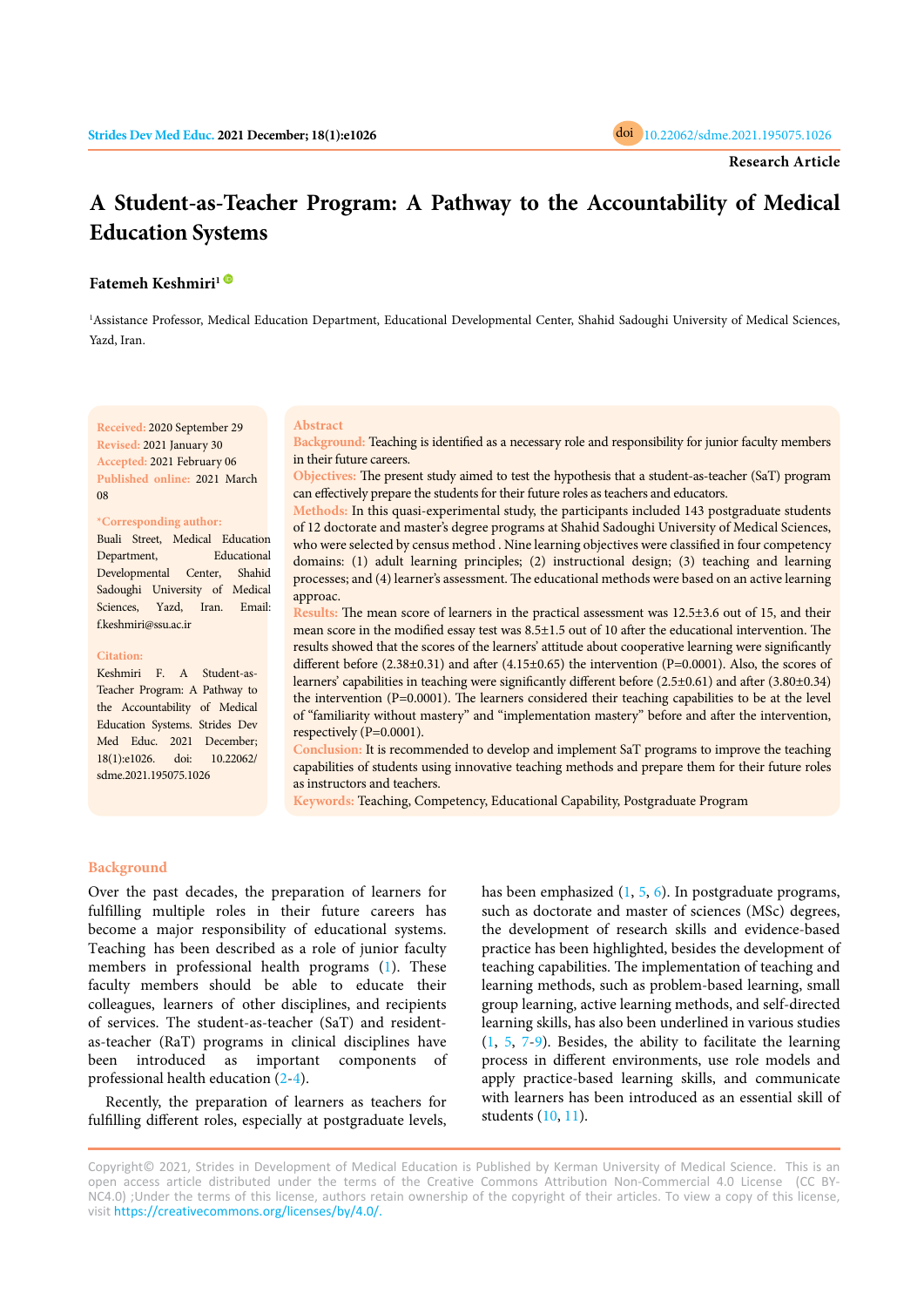In postgraduate programs, the learners' use of teaching skills for different audiences in a variety of environments has been described as a major competency. Postgraduate and graduate programs generally define the main context for preparing the students to play a teaching role. Different roles and skills have been described for a teacher in medical education systems [\(12\)](#page-4-0). The National Framework for Professional Standards for Teaching in the United Kingdom reported that the competencies of an efficient teacher include acquisition of basic knowledge and commitment to professional values and doing activities ([12](#page-4-0)). Besides, in the Three-Circle Model, three components are defined as the competencies of an excellent teacher: "Doing the right thing" (planning, facilitating, learning, and evaluating), "doing the thing right" (mental/emotional intelligence and analytical/creative intelligence), and "the right person doing it" (professionalism) [\(12, 13\)](#page-4-0).

Molenaar et al. described a framework of teaching competencies across the medical education continuum. This framework defined teaching at a micro level and divided it into development, organization, coaching, and evaluation domains [\(14\)](#page-4-0). Overall, it is important to provide educational opportunities for learners to achieve these competencies. In this regard, a systematic review of peer teaching programs among healthcare professionals showed that the implemented programs included the foundations of education theories, teaching methods and techniques, and feedback. In a previous study, the needs of healthcare providers, including students, graduates, and experienced workers, were highlighted to improve the teaching skills of future teachers. However, future studies are needed to evaluate the objective methods of evaluation in the programs [\(15\)](#page-4-0).

Furthermore, Mann et al. and Freret et al. suggested twelve instructions to develop RaT or SaT programs [\(6](#page-4-0), [7](#page-4-0)). Freret et al. divided the instructions into three domains, including pre-implementation, implementation, and postimplementation ([6\)](#page-4-0). Another study reported that the SaT curriculum consisted of feedback, teaching and clinical perceptions, small-group teaching, case-based teaching, and professionalism ([5](#page-4-0)). Besides, the results of a study by Muir et al. revealed that providing teaching situations for several months led to the participants' preparedness for their teaching responsibilities in their working life ([16](#page-4-0)).

One of the main goals of postgraduate programs in health sciences is to enable the learner to participate in the teaching process  $(1)$  $(1)$ . Despite the significant teaching role of graduate and postgraduate learners, many of them receive no formal education on how to teach effectively [\(17\)](#page-4-0). Doctoral and master's degree graduates are hired by universities as teachers, without any formal training about teaching skills. In previous studies, the need assessment of doctoral students at the schools of medicine and public health showed that these students assessed their capabilities to be at the level of "familiarity without mastery". The lowest level of capabilities was determined in the assessment domain, and the most important educational need was related to the methods of increasing

motivation among learners [\(18,](#page-4-0) [19\)](#page-5-0).

Generally, the development of the postgraduate students' ability to play teaching roles is one of the most important requirements of healthcare systems [\(7\)](#page-4-0). The SaT program is incorporated in the curriculum of postgraduate programs at the Public Health school of Shahid Sadoughi University of Medical Sciences. It seems that by developing SaT programs, we can improve the learners' teaching competency ([18](#page-4-0), [19](#page-5-0)).

# **Objectives**

The present study aimed to test the hypothesis that SaT programs can effectively prepare the students for their future roles as teachers and educators.

# **Methods**

This quasi-experimental single-group study was conducted in two phases. In the first phase, an educational program, based on an active learning approach, was developed to improve the teaching skills of postgraduate students. In the second phase, the educational program was implemented for the postgraduate students at the Public Health School of Shahid Sadoughi University of Medical Sciences, Yazd, Iran.

Twenty-four faculty members of the Health Education and Medical Education Departments participated in the program development process. In the second phase, the postgraduate students of MSc and doctorate programs at the public health school were recruited by census method. Finally, 143 postgraduate students of 12 different PhD and MSc programs participated in the SaT program. First, the educational program was developed. A Delphi technique was used to collect the expert opinions about the main teaching roles of an assistance teacher in the SaT program. In the first round, an open question was asked to gather the opinions of the participants by email. This process was conducted in three rounds, and 77 competencies and skills were extracted. Next, the SaT program was developed by an expert panel, including eight PhD graduates of health education. Nine learning objectives were classified in four competency domains: [\(1](#page-4-0)) adult learning principles; [\(2](#page-4-0)) instructional design; ([3](#page-4-0)) teaching and learning processes; and [\(4](#page-4-0)) learner's assessment.

The educational content of the program included the teacher's role in the medical education system, the design of the program plan and its components, principles of small group learning, active learning methods, and feedback or reflection as an educational tool and assessment method. Small-group learning (snowball groups, group discussion, and buzz groups), role-play, review of videotaped sessions, and case-based learning were determined as the educational methods based on the active learning approach. First, the learners were familiarized with the adult learning principles. Second, they were exposed to the active learning methods in the classroom; this step allowed the person to play different roles, such as facilitator and group member in interactive learning activities. Third, the learners designed and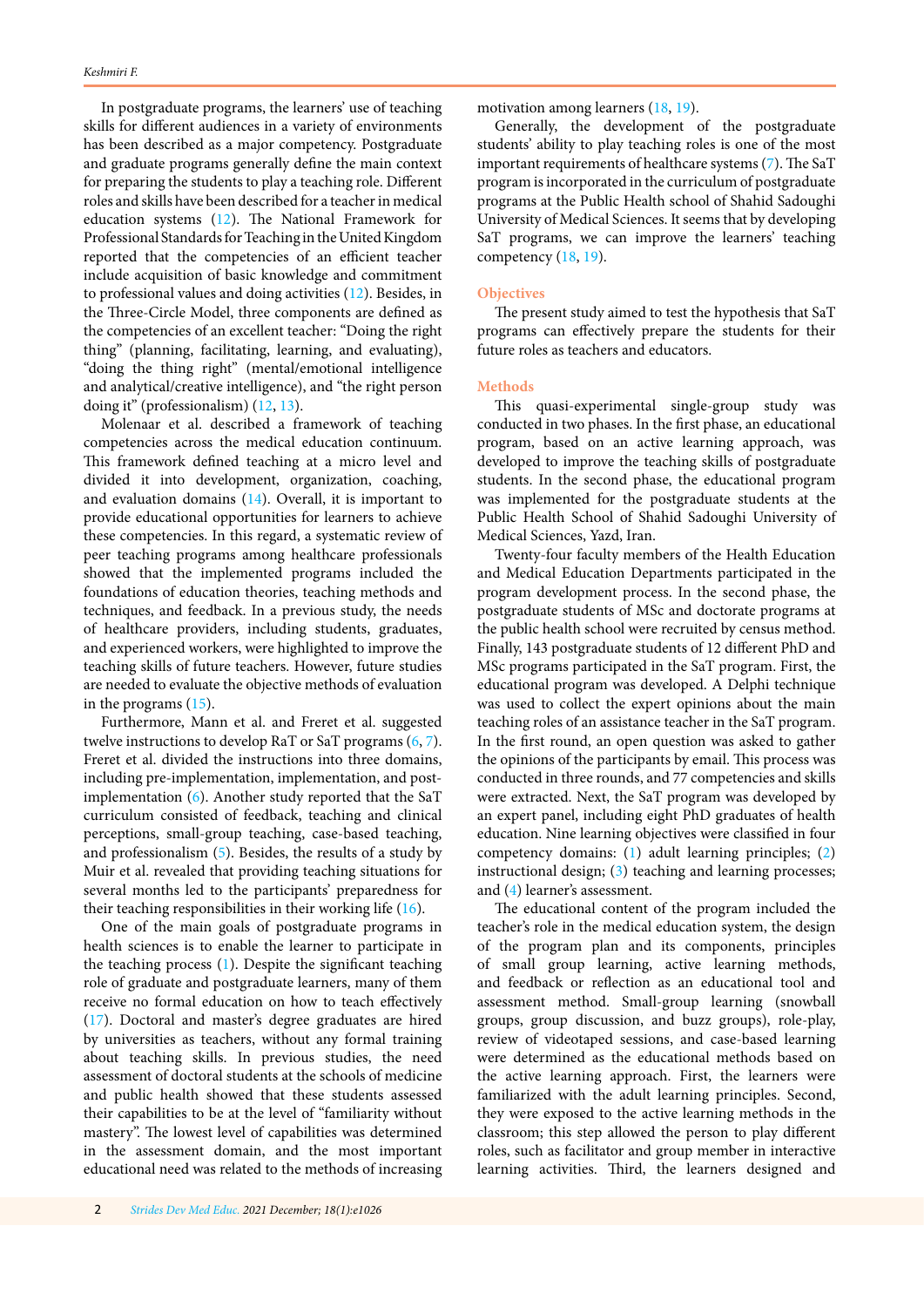<span id="page-2-0"></span>implemented a classroom as a teacher, based on the active learning approach (real situations in practical teaching). The interventions were implemented in eight sessions (16 hours) over six semesters.

A 16-item self-assessment questionnaire was used to examine the students' educational capabilities and needs. The questionnaire was developed by Farhadian [\(20](#page-5-0)) and validated among postgraduate students in a previous study (Cronbach's alpha of educational capabilities, 0.86; Cronbach's alpha of educational needs, 0.95) [\(18](#page-4-0)). The scores for each capability ranged from 1 to 4 (1= "non-familiarity" and 4= "mastery"), and the scores of educational needs ranged from 1 to 5 (1= "very low" and  $5=$  "very high"). The questionnaire was completed by the learners before and eight weeks after the educational sessions.

Moreover, the learners' attitude toward the use of cooperative learning was assessed using a 12-item questionnaire, developed by Farzaneh and Nejadansari [\(21\)](#page-5-0). The validity of this questionnaire and its internal consistency were approved (Cronbach's alpha=0.82) in the present study. Besides, the learners answered tem modified essay questions after six weeks of the educational sessions. The modified essay questions were short scenarios,

followed by questions that assessed cognitive skills, such as organization of knowledge, reasoning, and problemsolving ([22](#page-5-0)).

To assess the learners' teaching performance, each learner designed and delivered an educational session based on the active learning approach in a classroom situation. The teaching performance of the learners was assessed using a 13-item checklist by observing their performance after four weeks of the SaT program. The modified essay questions and the observational checklist were developed by the expert panel and validated by medical education experts (n=10). The frequency and percentage were measured for describing the sample characteristics. Mean, and standard deviation (SD) were also calculated for all instrument scores. The selfassessment results were compared using the student's t-test and ANOVA in SPSS version 16.

## **Results**

Postgraduate students from 12 MSc and doctoral programs, including 74 women (51.74%) and 69 men (48.25%), participated in the SaT program (n=143).

**Table 1.** The students' attitude toward cooperative learning

| <b>Items</b>                                                                   | <b>Pretest</b> | <b>Posttest</b> | P      |
|--------------------------------------------------------------------------------|----------------|-----------------|--------|
|                                                                                | Mean (SD)      | Mean (SD)       |        |
| I willingly participate in cooperative learning activities.                    | 2.45(0.30)     | 4.4(0.40)       | 0.001  |
| When I work with other students, I achieve more than when I work alone.<br>2)  | 3.0(0.18)      | 4.3(0.32)       | 0.001  |
| Cooperative learning can improve my attitude toward work.<br>3)                | 2.1(0.42)      | 4.8(0.9)        | 0.001  |
| Cooperative learning helps me to socialize more.<br>4)                         | 2.0(0.52)      | 4.6(0.82)       | 0.0001 |
| Cooperative learning enhances good working relationships among students.<br>5) | 2.5(0.28)      | 4.3(0.99)       | 0.0001 |
| Cooperative learning enhances class participation.<br>6)                       | 2.3(0.32)      | 4.9(0.85)       | 0.0001 |
| Creativity is facilitated in the group setting.                                | 1.79(0.17)     | 3.7(0.70)       | 0.01   |
| Group activities make the learning experience easier.<br>8)                    | 2.5(0.57)      | 3.4(0.53)       | 0.001  |
| 9) I learn to work with students who are different from me.                    | 2.8(0.21)      | 3.6(0.48)       | 0.001  |
| 10) I enjoy the material more when I work with other students.                 | 1.47(0.40)     | 4.3(0.69)       | 0.0001 |
| 11) My work is better organized when I am in a group.                          | 2.0(0.38)      | 3.3(0.73)       | 0.001  |
| 12) I prefer that my teachers use more group activities/assignments.           | 2.57(0.27)     | 4.1(0.50)       | 0.01   |
| Total                                                                          | 2.38(0.31)     | 4.15(0.65)      | 0.0001 |

**Table 2.** Comparison of the level of learners' capabilities before and after the educational intervention

| <b>Items</b>                                                                 | <b>Pretest</b> | <b>Posttest</b> | P      |
|------------------------------------------------------------------------------|----------------|-----------------|--------|
|                                                                              | Mean (SD)      | Mean (SD)       |        |
| Understanding the general concepts of learning, teaching, and assessment     | 2.60(0.72)     | 4.0(0.33)       | 0.0001 |
| Developing a lesson/course plan<br>2.                                        | 2.30(0.82)     | 4.0(0.14)       | 0.0001 |
| Delivering lessons based on a logical structure<br>3.                        | 2.60(0.84)     | 4.0(0.59)       | 0.0001 |
| Methods of improving motivation among learners<br>4.                         | 2.48(0.88)     | 3.6(0.39)       | 0.001  |
| Improving critical thinking among learners<br>5.                             | 2.29(0.87)     | 3.6(0.63)       | 0.001  |
| Methods of managing difficult situations in lectures<br>6.                   | 2.52(0.85)     | 4.0(0.29)       | 0.0001 |
| Methods of managing difficult situations in the classroom                    | 2.76(0.78)     | 4.0(0.38)       | 0.0001 |
| Using a variety of teaching materials<br>8.                                  | 2.65(0.88)     | 3.9(0.49)       | 0.0001 |
| Giving lectures<br>9.                                                        | 2.48(0.81)     | 3.8(0.50)       | 0.0001 |
| 10. Conducting a variety of teaching methods in the classroom setting        | 2.61(0.79)     | 4.0(0.31)       | 0.0001 |
| 11. Having effective presentation skills in community or scientific settings | 2.61(0.83)     | 3.8(0.29)       | 0.0001 |
| 12. Implementing the learner's assessment methods                            | 2.54(0.78)     | 3.9(0.40)       | 0.0001 |
| 13. Designing multiple-choice questions                                      | 2.44(0.87)     | 3.4(0.34)       | 0.001  |
| 14. Interpreting and analyzing the results of learner's assessment           | 2.16(0.88)     | 3.5(0.71)       | 0.001  |
| 15. Applying evaluation results                                              | 2.20(0.94)     | 3.8(0.12)       | 0.001  |
| 16. Finding academic information resources                                   | 2.20(0.87)     | 3.6(0.70)       | 0.001  |
| Total                                                                        | 2.53(0.61)     | 3.80(0.34)      | 0.001  |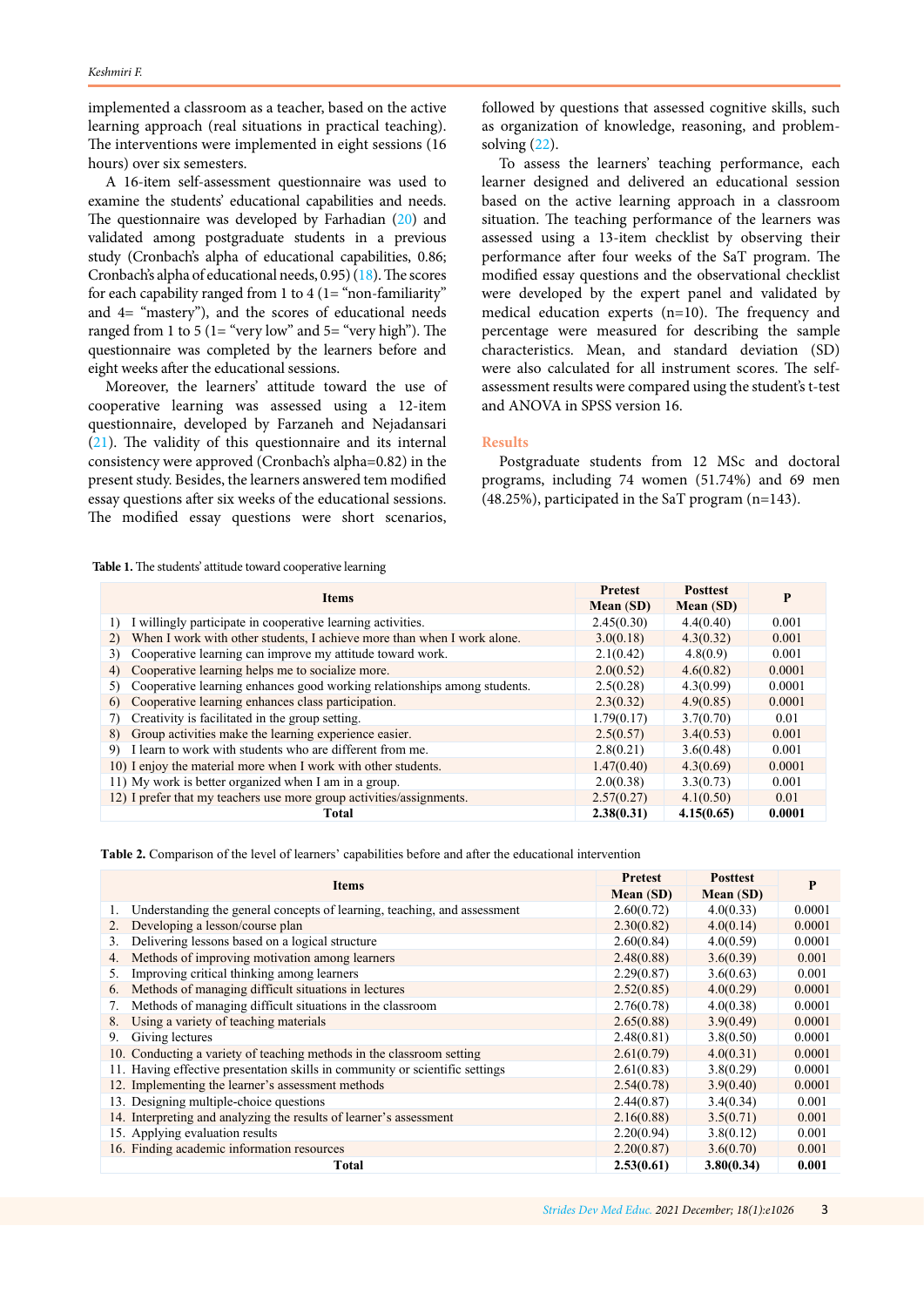The mean age of the participants was 31.4±6 years. Forty-three students (30%) had a teaching experience. The obtained data were tested for normality using the Kolmogorov-Smirnov test (P=0.08). The results showed that the scores of the learners' attitude were significantly different before  $(2.38\pm0.31)$  and after  $(4.15\pm0.65)$  the intervention (P=0.0001) [\(Table 1\)](#page-2-0). On the other hand, the results revealed no significant difference in the learners' scores according to their age  $(P=0.08)$  or gender  $(P=0.1)$ .

The mean score of the learners in the practical assessment was 12.5±3.6 out of 15, and the mean score of the modified essay test was 8.5±1.5 out of 10 after the educational intervention. The results revealed that there was no significant difference in the learners' scores according to age  $(P=0.2)$  or gender  $(P=0.4)$ . The students reported that their skills before the intervention were at the level of "familiarity without mastery" (2.53±0.61). However, after the intervention, the mean score of the learners was 3.80±0.34, which is in the category of "implementation mastery".

Moreover, the results showed that the learners' selfperception about their capabilities was significantly different before and after the intervention (P<0.05) ([Table](#page-2-0)  [2\)](#page-2-0). Besides, there was a significant difference in the scores of male  $(3.74\pm0.41)$  and female  $(3.87\pm0.25)$  students (P=0.02). Although the scores of both groups increased, the scores of women was reported to be higher than men. Nevertheless, the results revealed no significant association between the learners' score and age group (P=0.09).

## **Discussion**

Postgraduate programs in health education mainly contribute to the development of teaching skills of learners, who will become junior faculty members in their future careers. The results of the present study showed that the SaT program improved the teaching capabilities of learners. In other words, the attitude, self-perception, and performance of the learners improved after attending the SaT program.

Generally, the SaT approach is integrated in graduate and postgraduate programs to prepare the learners for their various future roles, such as teaching [\(1](#page-4-0)). Six roles have been identified for a teacher in the medical education system, which include the planner, information provider, facilitator, resource developer, evaluator, and role model. This framework of teacher roles can be helpful in clarifying the expected roles, identifying the necessary skills for teaching at universities, and recognizing the recruitment needs of faculty members [\(23\)](#page-5-0). It seems that this framework can be applied to the SaT programs.

In the present study, the main competencies of the defined teaching roles in the classroom were considered. The capabilities were associated with roles, such as the planner, information provider, facilitator, evaluator, and role model. The essential skills of an excellent teacher are defined as having small-group teaching skills, providing feedback, understanding the learners' needs, and assessing the learners [\(3](#page-4-0), [10,](#page-4-0) [23,](#page-5-0) [24](#page-5-0)), which were also considered

in the SaT program of the present study. Besides, it is important for the participants to learn to establish an interactive relationship with the learners (reciprocal and non-judgmental interaction) and support them in the teaching-learning process ([10](#page-4-0), [13,](#page-4-0) [25\)](#page-5-0). These skills are defined as the curricular priorities of SaT programs [\(5\)](#page-4-0), similar to our program.

Generally, the goal of SaT programs is to consider the learner's preparation for applying an active learning approach in the future and changing his/her attitude. In the present study, the learners were involved in an active learning process that led to the acquisition of teaching skills and promoted a positive attitude toward the active learning approach. Similarly, a systematic review of RaT programs showed positive changes in the participants' attitudes toward teaching. Also, the participants' knowledge about the educational principles increased, which is in line with the present results  $(26)$ . The results of different studies support our findings regarding the positive effects of SaT on the teaching skills, and attitude about student-centeredness ([27, 28\)](#page-5-0).

The establishment of student-centeredness and active learning approaches, which focus on acquiring knowledge through thinking, discussion, and participation in group activities [\(29\)](#page-5-0), is needed to change various components of the educational system, such as human resources and infrastructure. Also, the preparation of postgraduate students, who will be junior faculty members in the future, can expand these approaches at universities. Besides, it is recommended to apply teaching methods, such as large and small group discussions, role-play, and videotaped vignettes in the SaT curricula, to expanded the attitude and preparedness of future teachers [\(17\)](#page-4-0).

According to the present results, the learners assessed their skills to be at the level of "familiarity without mastery" before the intervention, which is consistent with the results of previous studies [\(18,](#page-4-0) [19\)](#page-5-0). The learners stated that "understanding the general concepts of learning, teaching, and assessment", "delivering the lesson plan based on a logical structure", and "improving critical thinking among learners" were the most needed aspects of education; this result is in line with the findings of previous studies among postgraduate students [\(19\)](#page-5-0). Moreover, the present results showed that after the intervention, the learners' capabilities improved to a higher level, which confirms the effectiveness of SaT interventions in improving the teaching skills of learners.

The learners evaluated their abilities to be at the level of "implementation mastery" and their practical and cognitive skills to be at an "optimal level". The results showed that the learners assessed their skills in understanding the adult learning principles, instructional design, and implementation of teaching method domains to be higher than the assessment domain. In line with the present findings, a review study of the SaT curricula showed that the teaching behaviors and confidence of learners improved after attending the program ([17](#page-4-0)). According to the results of a study by Donovan, the program directors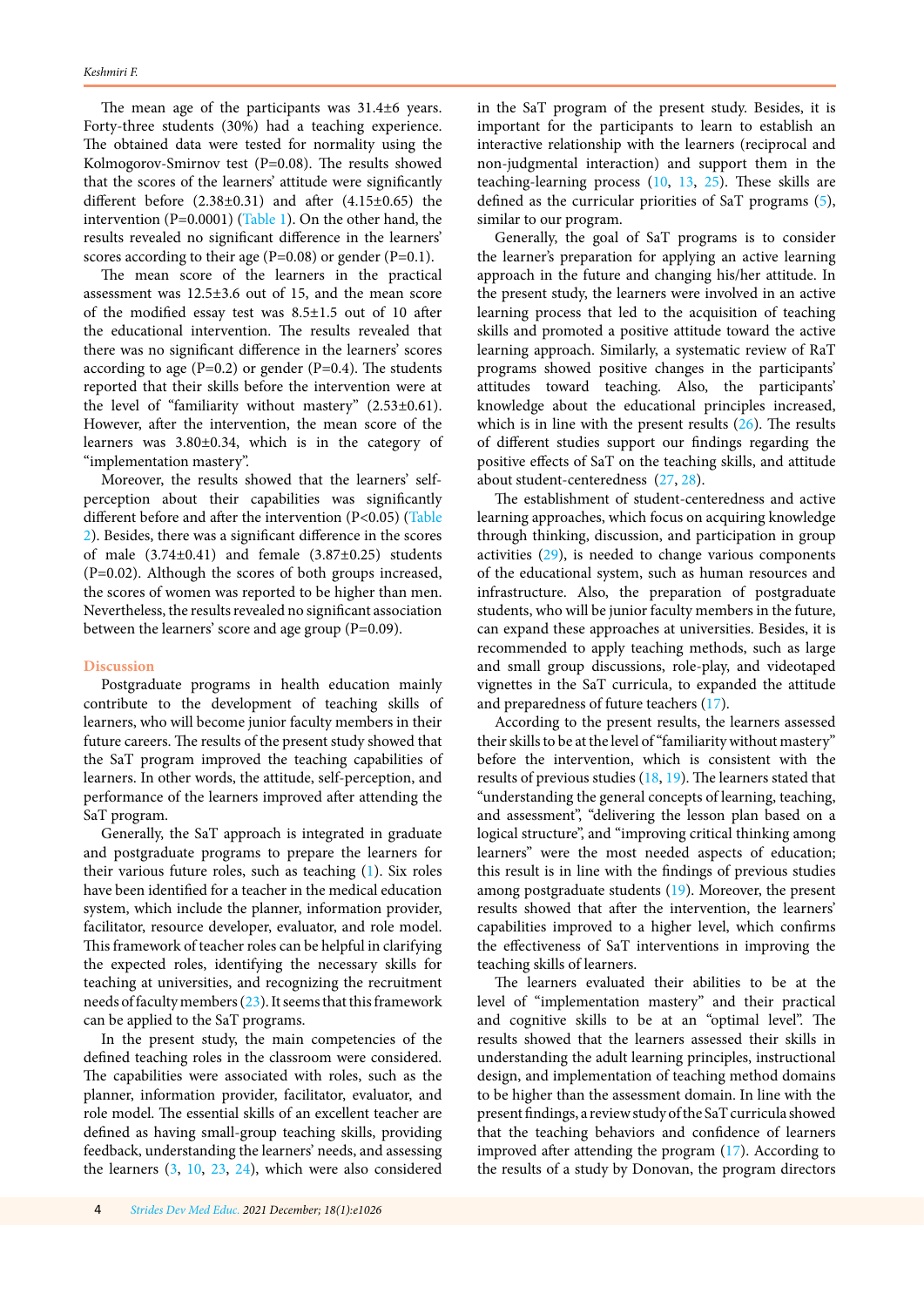<span id="page-4-0"></span>believed that improvement of teaching skills helped the residents to become better healthcare providers. It was concluded that the SaT program prepared the learners to play effective teaching roles, which helped them become professionals [\(30\)](#page-5-0).

In line with the present study, the results of a study by Hosein Nejad et al. showed that the residents' attitude toward teaching abilities improved significantly after the intervention; however, there was no significant difference in the teaching performance of the residents from the viewpoint of interns [\(31\)](#page-5-0). These results may be attributed to the educational methods that were used in their study. In the present study, the learners engaged in active learning methods that can improve the performance of learners. Also, the discrepancy between the findings may be due to differences between the evaluators in these studies. Besides, in the study by Hosein Nejad et al., the learners' performance was assessed from the viewpoint of consumers, which is different from our study. Other limitations of the present study include its single-group design and lack of a control group. Also, assessment of the learners' practical skills was performed only after the intervention, which is another limitation of the present study. It is recommended that future longitudinal studies assess the impact of SaT interventions on the participants' teaching behaviors.

## **Conclusion**

The results of the present study indicated the improvement of the teaching abilities of learners who attended the SaT program. Overall, the use of an interactive learning approach in SaT programs can improve the students' skills and attitude as future teachers. It is recommended that SaT programs be developed as elective courses to improve the teaching skills of learners who want to become university instructors in the future.

**Acknowledgement:** Athor wish to thank various participants for their contribution to this project.

**Conflict of Interest**: The author declared there was not conflict of interest.

**Ethical Approvals:** This study was approved by the Ethics Committee of Shahid Sadoughi University of Medical Sciences (ID: IR.SSU.REC.1398.049).

**Funding/Support:**This project was funded by the National Agency for Strategic Research in Medical Education, Tehran, Iran (Grant No.: 981642).

## **References**

1. Marušić M, Mimica M, Mihanović F, Janković S. Doctoral degree in health professions: professional needs and legal requirement. Acta Med Acad. 2013;42(1):61-70. doi: 10.5644/ama2006-124.72. [PMID: 23735068].

2. Hafler JP. Residents as teachers: A process for training and development. J Nutr. 2003 Feb;133(2):544S-6S. doi: 10.1093/jn/133.2.544S. [PMID: 12566499].

3. Blanco MA, Maderer A, Oriel A, Epstein SK. How we launched a developmental student-as-teacher (SAT) program for all medical students.

Med Teach. 2014 May;36(5):385-9. doi: 10.3109/0142159X.2014.886770. [PMID: 24527838].

4. Kurczek J, Johnson J. The student as teacher: reflections on collaborative learning in a senior seminar. J Undergrad Neurosci Educ. 2014 Mar 15;12(2):A93-9. eCollection Spring 2014. [PMID: 24693265]. [PMCID: PMC3971000].

5. Rana J, Sullivan A, Brett M, Weinstein AR, Atkins KM, Group SDW. Defining curricular priorities for student-as-teacher programs: A National Delphi Study. Med Teach. 2018 Mar;40(3):259-266. doi: 10.1080/0142159X.2017.1401216. [PMID: 29171329].

6. Freret T, Rana J, Schwartzstein RM, Gooding HC. Twelve tips for implementation of "student-as-teacher" programs. Med Teach. 2017 Dec;39(12):1221-1226. doi: 10.1080/0142159X.2017.1333591. [PMid:28598708].

7. Mann KV, Sutton E, Frank B. Twelve tips for preparing residents as teachers. Med Teach. 2007 May;29(4):301-6. doi: 10.1080/01421590701477431. [PMID: 17786741].

8. Bensinger LD, Meah YS, Smith LG. Resident as teacher: the Mount Sinai experience and a review of the literature. Mt Sinai J Med. 2005 Sep;72(5):307-11. [PMID: 16184293].

9. Post RE, Quattlebaum RG, Benich III JJ. Residents-as-teachers curricula: a critical review. Academic Medicine. 2009;84(3):374-80. Acad Med. 2009 Mar;84(3):374-80. doi: 10.1097/ACM.0b013e3181971ffe. [PMID: 19240450].

10. Martins AR, Arbuckle MR, Rojas AA, Cabaniss DL. Growing Teachers: Using Electives to Teach Senior Residents How to Teach. Acad Psychiatry. Jul-Aug 2010;34(4):291-3. doi: 10.1176/appi.ap.34.4.291. [PMID: 20576990].

11. Dewey CM, Coverdale JH, Ismail NJ, Culberson JW, Thompson BM, Patton CS, et al. Residents-as-teachers programs in psychiatry: a systematic review. Can J Psychiatry. 2008 Feb;53(2):77-84. doi: 10.1177/070674370805300202. [PMID: 18357925].

12. Mclean M, Cilliers F, Wyk JV. Faculty development: Yesterday, today and tomorrow. Med Teach. 2008;30(6):555-84. doi: 10.1080/01421590802109834. [PMID: 18677659].

13. Hesketh E, Bagnall G, Buckley E, Friedman M, Goodall E, Harden R, et al. A framework for developing excellence as a clinical educator. Med Educ. 2001 Jun;35(6):555-64. doi: 10.1046/j.1365-2923.2001.00920.x. [PMID: 11380858].

14. Molenaar W, Zanting A, Van Beukelen P, De Grave W, Baane J, Bustraan J, et al. A framework of teaching competencies across the medical education continuum. Med Teach. 2009 May;31(5):390-6. doi: 10.1080/01421590902845881. [PMID: 19811129].

15. Burgess A, McGregor D. Peer teacher training for health professional students: a systematic review of formal programs. BMC Med Educ. 2018 Nov 15;18(1):263. doi: 10.1186/s12909-018-1356-2. [PMID: 30442139]. [PMCID: PMC6238310].

16. Muir F, Bruce J, McConville K. Teaching, reflecting, and learning: The value of an intercalated medical education programme. Med Teach. 2020 May;42(5):523-528. doi: 10.1080/0142159X.2019.1708290. [PMID: 31935150].

17. Wamsley MA, Julian KA, Wipf JE. A literature review of "residentas-teacher" curricula. J Gen Intern Med. 2004 May;19(5 Pt 2):574-81. doi: 10.1111/j.1525-1497.2004.30116.x. [PMID: 15109328]. [PMCID: PMC1492323].

18. Keshmiri F, Mosayebi A. Teaching Competency Assessment Of PhD Students: Needs Based Assessment Study. Payavard. 2014; 8(4) :332-42. [In Persian]